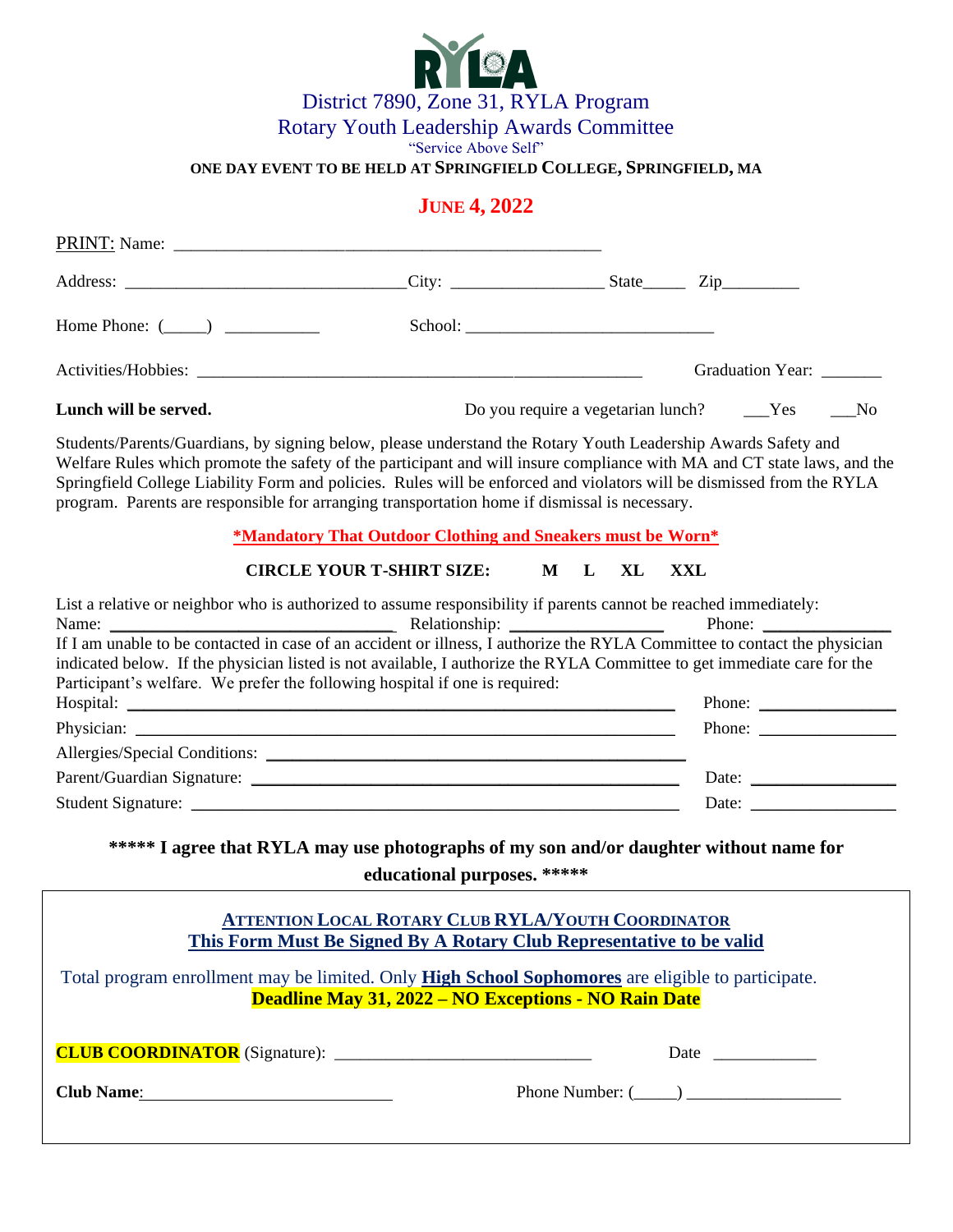## **SPRINGFIELD COLLEGE** Liability Waiver and Acknowledgement of Risk

In consideration of the services of Springfield College, their agents, trustees, officers, volunteers, participants, employees, and all other persons or entities acting in any capacity on their behalf (hereinafter collectively referred to as "SC"), I hereby agree to release and discharge SC, on behalf of myself, my children, my parents, my heirs, assigns, personal representative, and estate as follows:

1. I acknowledge that Outdoor adventure based recreational activities such as, but are not limited to: canoeing, kayaking, rock climbing, backpacking, caving, ropes courses, mountain biking, hiking, and snow skiing/boarding entails known and unanticipated risks which could result in physical or emotional injury, paralysis, death, or damage to myself, to property, or to third parties. I understand that such risk simply cannot be eliminated without jeopardizing the essential qualities of the activity.

The risks include, but are not limited to: slips and falls while walking in rugged, hazardous terrain; severe weather and environmental conditions; hypothermia; accidental drowning; sprains, strains, joint dislocations, and broken bones; falling from high places; the negligence of other participants; and exposure to potentially harmful wildlife, insects, and plant life.

"I hereby take full responsibility for these risks and understand that other risks may also exist. I take full responsibility for those risks."

- 2. "I understand that my negligence may result in injury to another person or equipment. I take full responsibility and hold harmless SC from any claims, demands, or causes of action which are associated with my negligence."
- 3. "I expressly agree and promise to accept and assume all of the risks existing in this activity. My participation in this activity is purely voluntary, and I elect to participate in spite of the risks."
- 4. "I hereby voluntarily release, forever discharge, and agree to indemnify, defend and hold harmless SC from any and all claims, demands, or causes of action, which are in any way connected with my participation in this activity or my use of SC's equipment or facilities."
- 5. Should SC or anyone acting on their behalf be required to incur attorney's fees and cost to enforce this agreement, I agree to indemnify and hold them harmless for all such fees and costs.
- 6. I have read and fully understand the trip description and registration form, medical contact form, and any other materials provided by SC regarding the trip. I have had the opportunity to ask any questions that I may have about the trip and related activities and the responsibilities and risk involved. All of my questions have been fully answered.
- 7. I certify that I have adequate insurance to cover any injury or damage I may cause or suffer while participating, or else I agree to bear the cost of such injury or damage myself. I further certify that I have no medical or physical conditions, which could interfere with my safety in **(**this activity, or else I am willing to assume, and bear the cost of, all risks that may be created, directly or indirectly, by such condition.
- 8. In the event that I file a lawsuit against SC, I agree to do so solely in the commonwealth of Massachusetts, and I further agree that the substantive law of that commonwealth shall apply in that action without regard to the conflict of law rules of that commonwealth.

**By signing this document, I acknowledge that if anyone is hurt or property is damaged during my participation in this activity, I may be found by a court of law to have waived my right to maintain a lawsuit against SC on the basis of any claim from which I have released them herein.**

**I have had sufficient opportunity to read this entire document. I have read and understood it, and I agree to be bound by its terms.**

| <b>Signature of Participant:</b> | <b>Print Name:</b>                                                                                                 |  |  |
|----------------------------------|--------------------------------------------------------------------------------------------------------------------|--|--|
| Address:                         | Date:                                                                                                              |  |  |
|                                  | <b>PARENTS or GUARDIAN'S ADDITIONAL INDEMNIFICATION</b><br>Must be completed for participants under the age of 18) |  |  |

In consideration of \_\_\_\_\_\_\_\_\_\_\_\_\_\_\_\_\_\_\_\_\_\_(Print minor's name) ("Minor") being permitted by SC to participate in its activities and to use its equipment and facilities, I further agree to indemnify, defend and hold harmless SC from any and all claims which are brought by, or on behalf of Minor, and which are in any way connected with such use or participation by Minor.

| <b>Parent or Guardian Signature:</b> |  |
|--------------------------------------|--|
|--------------------------------------|--|

**Print Name:** 

Date: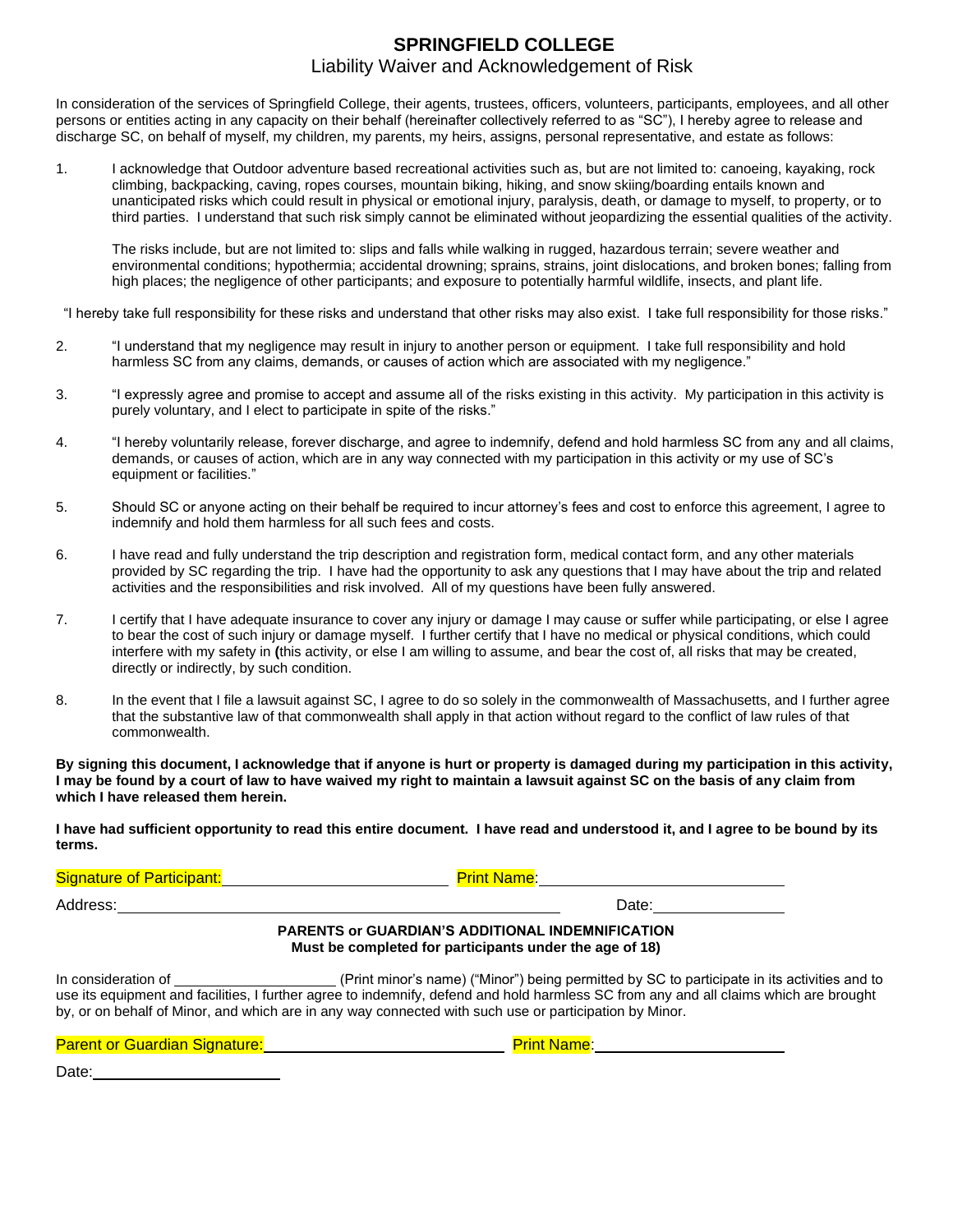Health Information – All information must be completed

|                                                                                                                                                                                                                                                                                                                                                                 |                                                                                                                                                             | Age:________ |
|-----------------------------------------------------------------------------------------------------------------------------------------------------------------------------------------------------------------------------------------------------------------------------------------------------------------------------------------------------------------|-------------------------------------------------------------------------------------------------------------------------------------------------------------|--------------|
| Address: <u>Address:</u> Address: Address: Address: Address: Address: Address: Address: Address: Address: Address: Address: Address: Address: Address: Address: Address: Address: Address: Address: Address: Address: Address: Addr                                                                                                                             |                                                                                                                                                             |              |
| City:                                                                                                                                                                                                                                                                                                                                                           |                                                                                                                                                             | State: Zip:  |
| Home Phone: University on the Work phone: Work phone: Does the individual listed above have any health problem, limiting physical disabilities or<br>handicaps, (temporary or permanent) that may affect their ability to participate in the<br>program offered by Springfield College? Yes □ No □<br>If yes, please explain:<br><u>If</u> yes, please explain: |                                                                                                                                                             |              |
|                                                                                                                                                                                                                                                                                                                                                                 | Does the individual have any allergies? Yes $\Box$ No $\Box$<br>Reactions to medications? Yes $\Box$ No $\Box$<br>Medical limitations? Yes $\Box$ No $\Box$ |              |
| If yes to any part of this question, please explain:                                                                                                                                                                                                                                                                                                            |                                                                                                                                                             |              |
| Is the individual currently taking any medications? Yes $\Box$ No $\Box$<br>Is yes, please list what medication is being taken and what condition it is for:                                                                                                                                                                                                    |                                                                                                                                                             |              |
| HEALTH/MEDICAL INSURANCE IS MANDATORY.                                                                                                                                                                                                                                                                                                                          |                                                                                                                                                             |              |
|                                                                                                                                                                                                                                                                                                                                                                 |                                                                                                                                                             |              |
|                                                                                                                                                                                                                                                                                                                                                                 |                                                                                                                                                             |              |
| Please provide the following information in case of emergency:                                                                                                                                                                                                                                                                                                  |                                                                                                                                                             |              |
|                                                                                                                                                                                                                                                                                                                                                                 |                                                                                                                                                             |              |
| Relationship: _______________________                                                                                                                                                                                                                                                                                                                           |                                                                                                                                                             |              |